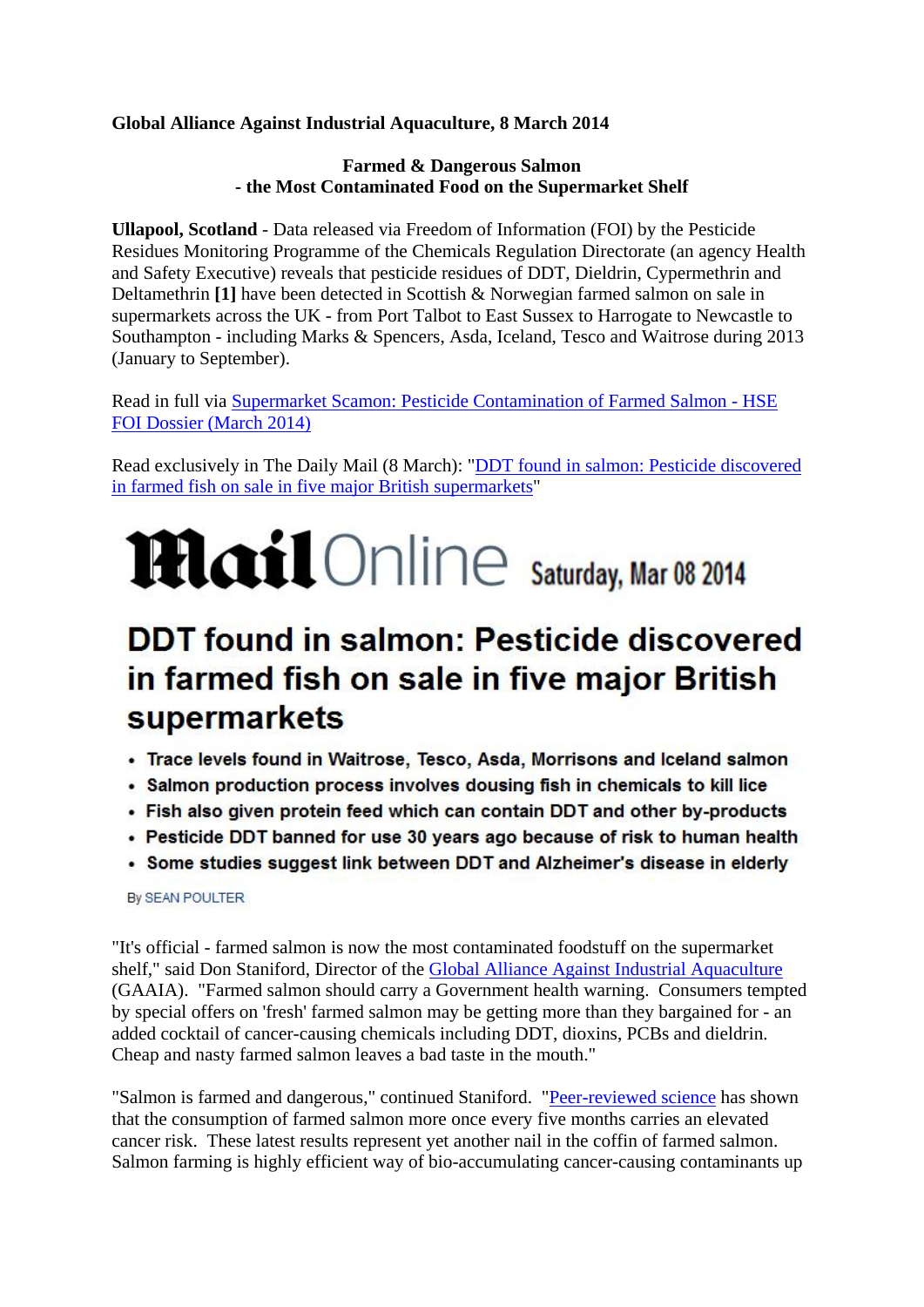the food chain. Rather than being marketed as a 'healthy & nutritious' food, farmed salmon should be labelled as hazardous waste."

According to the [FOI data released by the Chemicals Regulation Directorate,](http://donstaniford.typepad.com/files/pesticides-residues-in-farmed-salmon---hse-foi-dossier-march-2014.pdf) DDT was detected in 17% of UK salmon (i.e. Scottish farmed salmon) sampled between April and September 2013. In Q1 2013 (January to March), Cypermethrin, Deltamethrin and DDE were detected in farmed salmon from Norway and Scotland sold by Asda, Tesco and the Edinburgh Salmon Company. In Q2 2013 (April to June), Dieldrin and DDT were detected in farmed Scottish salmon fillets sold by Waitrose.

A [letter](http://donstaniford.typepad.com/files/hse-foi-reply-10-feb-2014.pdf) from the Health & Safety Executive dated 10 February 2014 states that the information will be published in "early March". A further FOI request was filed (3 March) for data for Q4 2013 (October to December). "The quarter 4 2013 data is not yet available," replied the HSE (6 March). "The quarter 4 report is not due to be published until June 2014".

Previous surveys of salmon were conducted by the Pesticide Residues Committee (PRC) and The Expert Committee on Pesticide Residues in Food (PRiF) in 2010, 2007, 2004 and 2001 (access [online here\)](http://www.pesticides.gov.uk/guidance/industries/pesticides/advisory-groups/PRiF/PRiF_Results_and_Reports/index-to-results-by-food-pesticide-residues). The [2010 Pesticide Residues Committee annual report](http://www.pesticides.gov.uk/Resources/CRD/Migrated-Resources/2010_Annua_Report.pdf) detailed how 58% of fresh salmon (assumed to all be farmed) contained pesticide residues - and salmon represented the most contaminated food group with 42 out of the 85 positive samples (i.e. 49.4%) **[2].**

| Food          | <b>Number</b><br>of samples<br>tested | Number of<br>samples<br>containing<br>residues | Number of<br>samples<br>containing<br>residues above<br>the MRL | Number of<br>samples<br>containing more<br>than one residue |
|---------------|---------------------------------------|------------------------------------------------|-----------------------------------------------------------------|-------------------------------------------------------------|
| Beef          | 120                                   |                                                |                                                                 |                                                             |
| <b>Cheese</b> | 107                                   | 3                                              | 0                                                               |                                                             |
| Milk          | 300                                   | $\Omega$                                       | Õ                                                               |                                                             |
| Pork          | 108                                   | $\ddot{0}$                                     |                                                                 |                                                             |
| Salmon        | 72                                    | 42                                             | No MRLs                                                         | 5                                                           |
| Trout         | 96                                    | 36                                             | No MRLS                                                         |                                                             |
| Venison       | 48                                    | 3                                              |                                                                 |                                                             |

### **Results by Food Type**

Results of previous surveys were reported in 2002 by the Sunday Herald via ["Farm salmon is](http://www.eurocbc.org/page223.html)  [now most contaminated food on shelf"](http://www.eurocbc.org/page223.html) and The Salmon Farm Monitor via ["Sunday Herald](http://www.salmonfarmmonitor.org/pr201002.shtml)  [labels farmed salmon from Tesco's, Safeway, Asda, M&S and Sainsbury's as the "most](http://www.salmonfarmmonitor.org/pr201002.shtml)  [contaminated food on the shelf""](http://www.salmonfarmmonitor.org/pr201002.shtml)

Earlier this week, GAAIA called for a ban on Scottish farmed exports to China - read via ["Curb China's Insatiable Appetite for 'Scottish' Farmed Salmon!"](http://salmonfarmingkills.com/blog/curb-chinas-insatiable-appetite-scottish-farmed-salmon)

In a documentary - "Filet - [Oh Fish!"](https://www.youtube.com/watch?v=ag0Y9xCatM8#t=131) - to be broadcast later this month, [Dr. Jerome Ruzzin](http://www.uib.no/persons/Jerome.Ruzzin)  [from the University of Bergen](http://www.uib.no/persons/Jerome.Ruzzin) warns that farmed salmon is by far the most contaminated various foods tested. "Never eat farmed salmon!" [warned Dr. Ruzzin](http://www.bt.no/nyheter/lokalt/article3058672.ece) in the Norwegian newspaper Bergens Tidende in February 2014.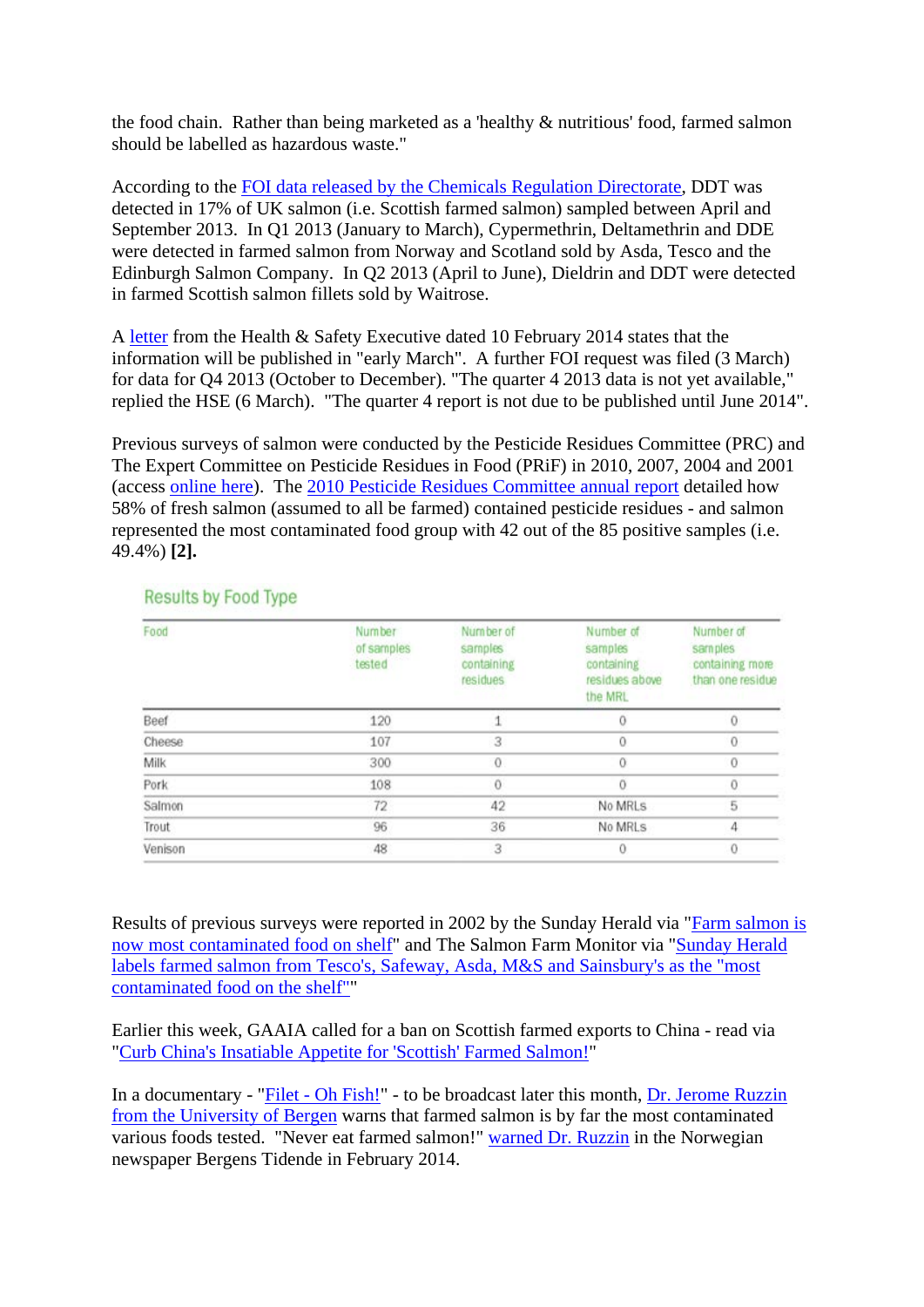

## **Environmental pollutants in food**

In March 2014, Norway's state broadcaster NRK [reported:](http://www.nrk.no/hordaland/_-overvektige-kan-ta-skade-av-laks-1.11585509) "Obese may be hurt by contaminants in farmed salmon". Dr. Ruzzin "believes that it is farmed salmon that is the worst," reported NRK (5 March).

In January 2014, [The Guardian](http://www.protectwildscotland.org/salmon/salmon-news/farmed-fish-is-norways-most-toxic-product/) reported: "A report on farmed salmon by Green Warriors of Norway, stated that 'farmed fish is Norway's most toxic product'". In November 2013, French TV [broadcast a damning documentary](http://www.france2.fr/emissions/envoye-special/poisson-elevage-en-eaux-troubles_142763) on the safety of farmed salmon. In July 2013, [Norwegian scientists warned](http://articles.mercola.com/sites/articles/archive/2013/07/09/farmed-salmon-dangers.aspx) against the consumption of farmed salmon due to hazardous levels of chemicals and contaminants (read more via ['Food Safety'\)](http://www.protectwildscotland.org/salmon-farms/food-safety/).

A [scientific study](http://www.ncbi.nlm.nih.gov/pmc/articles/PMC1257546/) published in 2005 warned that: "Consumption of farmed salmon at relatively low frequencies results in elevated exposure to dioxins and dioxin-like compounds with commensurate elevation in estimates of health risk". Another study [published in the](http://www.albany.edu/ihe/salmonstudy/pressrelease.html)  [prestigious journal](http://www.albany.edu/ihe/salmonstudy/pressrelease.html) *Science* in 2004 "concluded that concentrations of several cancer-causing substances in particular are high enough to suggest that consumers should consider severely restricting their consumption of farmed salmon" **[3]**.

Read more via ["Farmed salmon: one of the most toxic proteins sold?"](http://www.alexandramorton.ca/) and "A threat to your [child's health"](http://www.alexandramorton.ca/threat-to-your-childs-health/)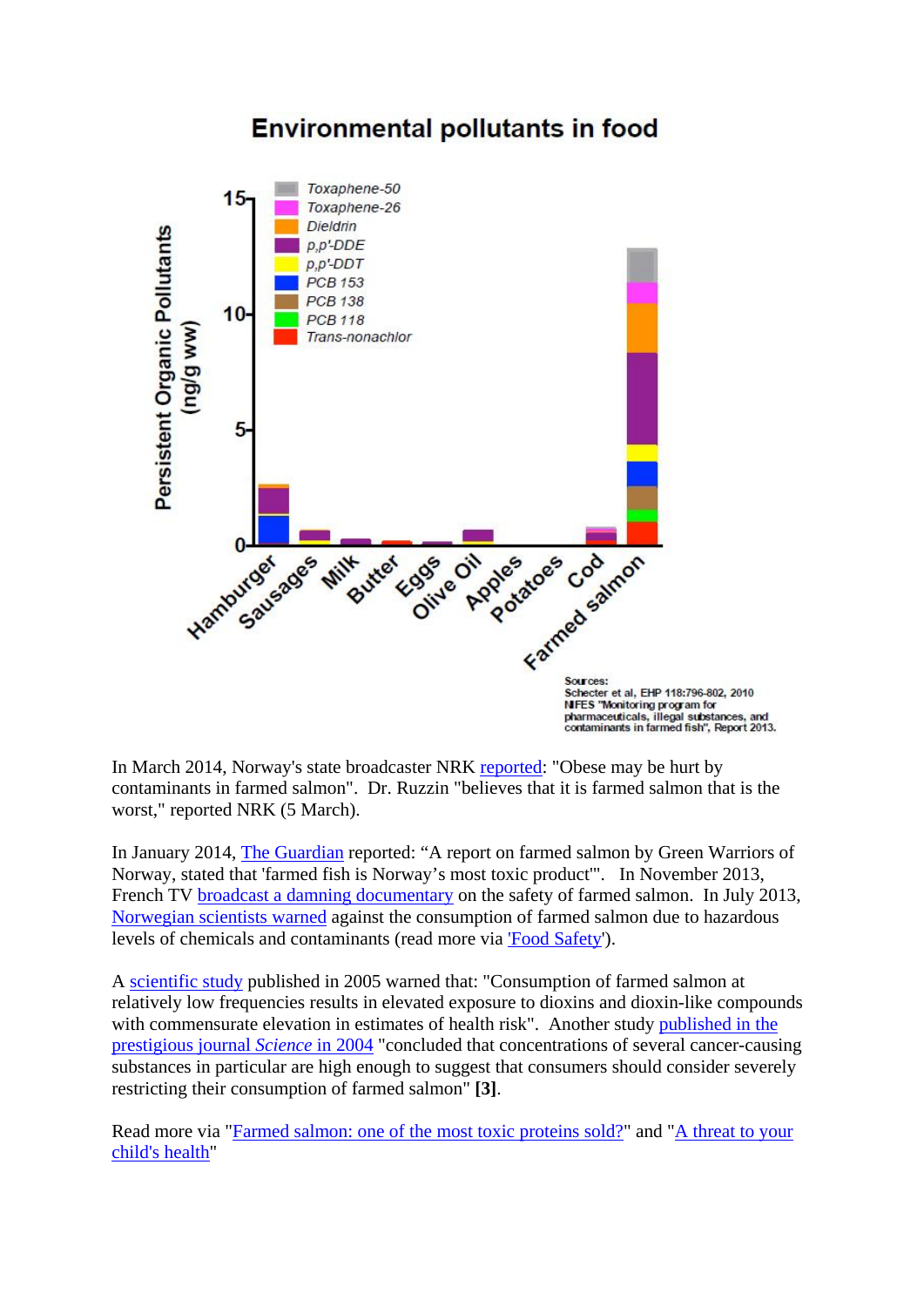#### **Notes to Editors:**

**[1]** The chemical cocktail in farmed salmon includes the following pesticides:

- [DDT](http://envirocancer.cornell.edu/FactSheet/Pesticide/fs2.ddt.cfm) has been classified by the International Agency for Research on Cancer classified as a possible human carcinogen and has been [linked to breast cancer.](http://www.sciencedaily.com/releases/2007/10/071009082406.htm) DDT has [contaminated](http://www.salmonfarmmonitor.org/pr201002.shtml)  [farmed salmon for decades](http://www.salmonfarmmonitor.org/pr201002.shtml) despite being [banned for use 30 years ago because of the risk](http://www.dailymail.co.uk/news/article-2576088/DDT-salmon-Pesticide-discovered-farmed-fish-sale-five-major-British-supermarkets.html) [to human health.](http://www.dailymail.co.uk/news/article-2576088/DDT-salmon-Pesticide-discovered-farmed-fish-sale-five-major-British-supermarkets.html)

- [Dieldrin](http://www.albany.edu/ihe/salmonstudy/contaminants.html) is a banned pesticide that is highly persistent in the environment and classified as a probable human carcinogen. Scientific studies have [shown dieldrin contamination of farmed](http://www.puresalmon.org/pdfs/Huang_et_al_Environmental_Research.pdf)  [salmon.](http://www.puresalmon.org/pdfs/Huang_et_al_Environmental_Research.pdf)

- [Cypermethrin,](http://npic.orst.edu/factsheets/cypermethrin.pdf) a neurotoxin used as a pesticide on salmon farms [since the 1990s,](http://www.independent.co.uk/environment/scottish-salmon-farming-revolution-that-has-left-the-seas-awash-with-toxic-chemicals-634093.html) is classified as a possible human carcinogen and has [increased significantly](http://www.theguardian.com/news/datablog/2012/sep/10/scottish-fishing-farm-chemicals) in use on Scottish salmon farms. Cypermethrin has been [shown by scientific research](http://www.ncbi.nlm.nih.gov/pubmed/11163426) to impact on the reproductive functions of wild salmon and [kills lobsters.](http://www.cbc.ca/news/canada/new-brunswick/fish-farm-charged-in-connection-with-lobster-deaths-1.1096392)

- Deltamethrin [considered the most powerful and most toxic of the pyrethroids,](http://www.toxipedia.org/display/toxipedia/Deltamethrin) is used as a chemical treatment for sea lice parasites on salmon farms. The use of Deltamethrin has [increased significantly in Scottish](http://www.theguardian.com/news/datablog/2012/sep/10/scottish-fishing-farm-chemicals) as well as in [Norwegian salmon farming.](http://www.fhi.no/eway/default.aspx?pid=239&trg=Area_7064&Main_6157=6263:0:25,6183&MainContent_6263=7064:0:25,6183&Area_7064=6178:109432::0:7065:1:::0:0)

**[2]** A [letter](http://donstaniford.typepad.com/files/hse-foi-reply-10-feb-2014.pdf) from the Health & Safety Executive dated 10 February 2014 states that the information will be published in "early March". A further FOI request was filed (3 March) for data for Q4 2013 (October to December). Read the FOI reply and key documents supplied by the Health & Safety Executive [online here](http://donstaniford.typepad.com/scotlands_salmon_sellouts/2014/03/pesticide-residues-in-farmed-salmon-hse-foi-reply-february-2014.html) 

**[3]** Further information is available in a report - ["Five Fundamental Flaws of Sea Cage Fish](http://donstaniford.typepad.com/my-blog/2014/02/european-presentation-now-online.html)  [Farming"](http://donstaniford.typepad.com/my-blog/2014/02/european-presentation-now-online.html) - presented by Don Staniford in February 2014 to the European Economic & Social Committee in Brussels.

The presentation included the following slides:

## Dr Claudette Bethune

•"Farmed salmon is a toxic dump site where the most toxic forms of fat soluble pollutants accumulate"

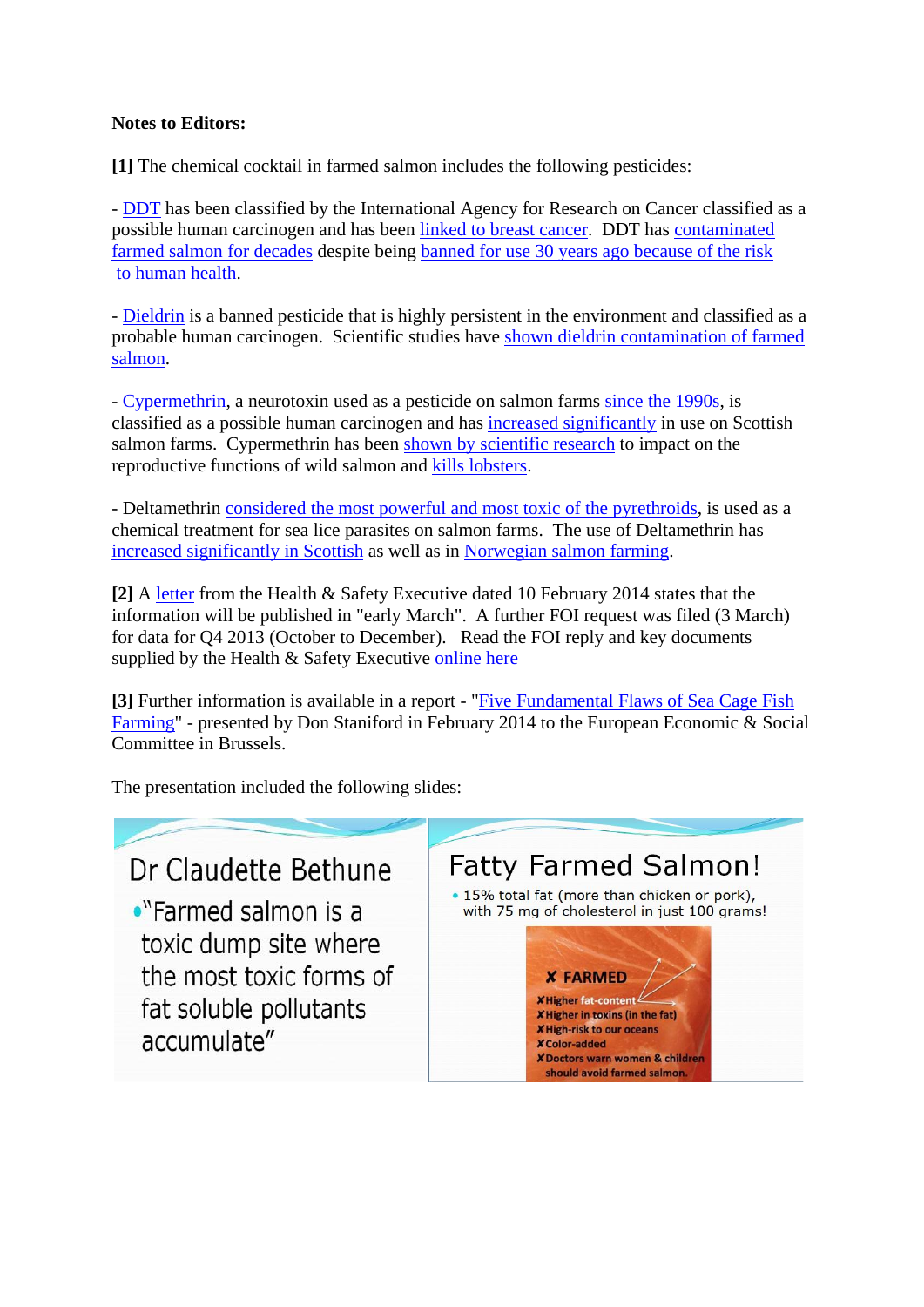## Salmon health risks debated in Norway

Friday, 21 June 2013 | Written by Pete Bevington





Dr Anne-Lise Birch Monsen and Professor Bjorn Bolann warning about farmed salmon - Photo Marcus Husby

A FIERCE row has broken out in Norway over the past week about the health risks of eating farmed salmon. with some supermarkets alleged to be threatening to ban products from their shelves.

The media furore began last week when two senior hospital clinicians told Norwegian tabloid VG that pregnant women. children and teenagers should limit their consumption of the fish.

Senior consultant Anne-Lise Birch Monsen and professor of medicine Bjorn Bolann of Haukeland University Hospital, Bergen, raised concerns about harmful chemicals that find their way into fish feed.

The Norwegian government responded by advising pregnant women and children to restrict their consumption

to just two portions a week, advice that ties in with the UK's Food Standards Agency (FSA).

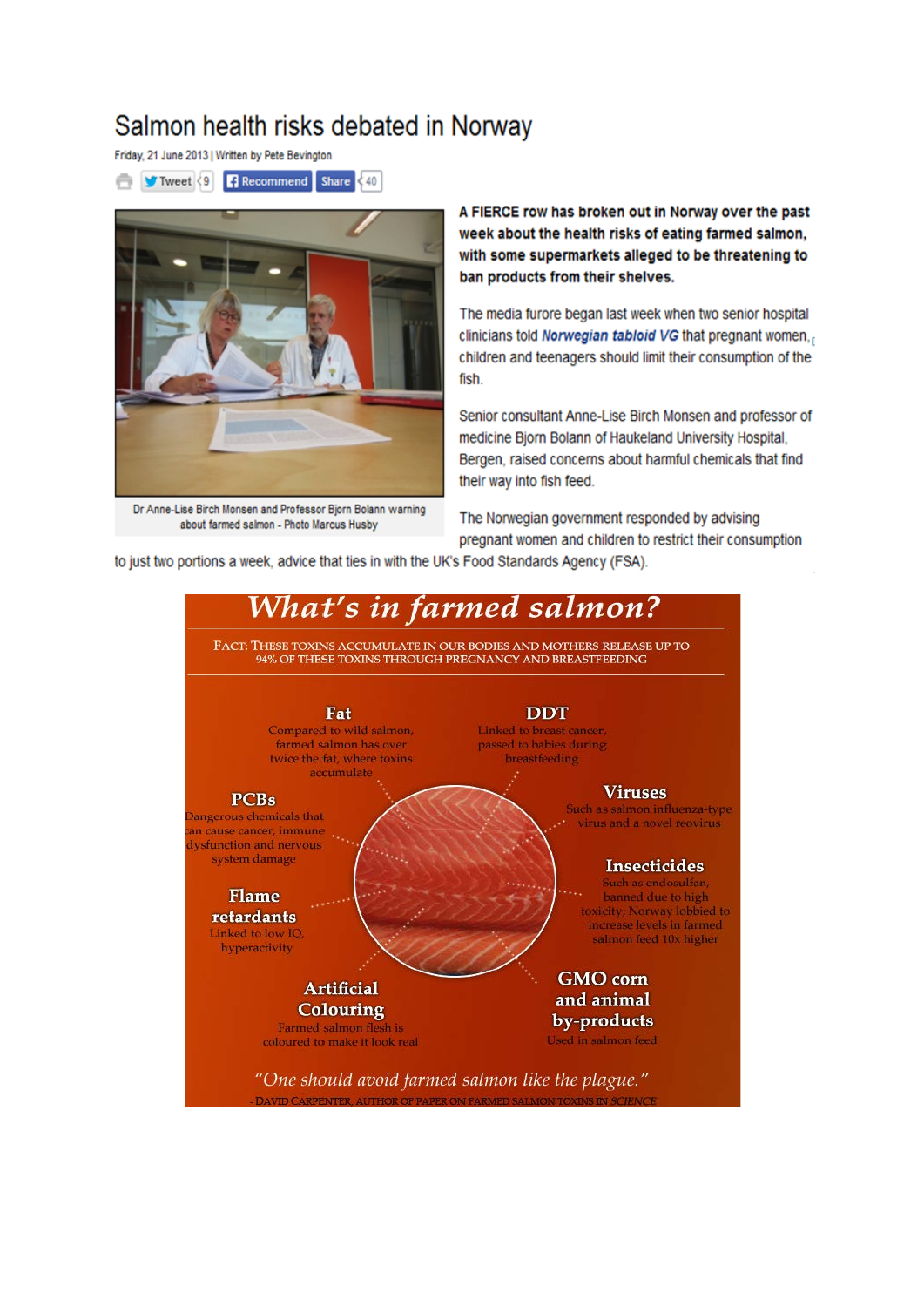#### Farm salmon is now most contaminated food on shelf

from Sunday Herald, 20 October 2002

Farmed salmon is the most contaminated food sold by British supermarkets, according to a new analysis  $^\mathcal{G}$  by government advisors.

Among 100 different worst-case examples of fruit, vegetables, meat and other foodstuffs polluted by pesticides over the past five years, salmon comes out bottom. Every sample of farmed salmon in the batch tested by scientists was found to contain at least three toxic chemicals.

The new analysis <sup>of</sup> of pesticide contamination was carried out by the government's Committee on Toxicity of Chemicals in Food. Consumer Products and the Environment. The committee's 18 experts were asked to investigate the health implications of mixtures of different chemicals in food because of growing concern over possible "cocktail effects".

Their report, published last week, listed all the "worst-case occurrences of pesticide residues" in all the food sampled by scientists between 1997 and 2001. Salmon was the only food in which every sample, from a batch tested in 1997, contained three pesticides: DDT, dieldrin and hexachlorobenzene.

The 2001 survey  $^{\rm G}$  also detected hexa chloro benzene in 23 samples of farmed salmon and chlordane in 11 samples, as well as pesticides in two samples of organic salmon. Contaminated salmon were sold at all the maior supermarket chains, though most of the samples came from Tesco. Asda, Sainsbury's and Safeway.

Pollutants concentrate in farmed salmon because they are fed fish pellets and oils that are themselves contaminated. The salmon-farming industry is experimenting with alternative foods, such as plant oils and proteins.

9 JANUARY 2004 VOL 303 SCIENCE

## **Global Assessment of Organic Contaminants in Farmed Salmon**

Ronald A. Hites,<sup>1\*</sup> Jeffery A. Foran,<sup>2</sup> David O. Carpenter,<sup>3</sup> M. Coreen Hamilton,<sup>4</sup> Barbara A. Knuth,<sup>5</sup> Steven J. Schwager<sup>6</sup>

The annual global production of farmed salmon has increased by a factor of 40 during the past two decades. Salmon from farms in northern Europe, North America, and Chile are now available widely year-round at relatively low prices. Salmon farms have been criticized for their ecological effects, but the potential human health risks of farmed salmon consumption have not been examined rigorously. Having analyzed over 2 metric tons of farmed and wild salmon from around the world for organochlorine contaminants, we show that concentrations of these contaminants are significantly higher in farmed salmon than in wild. European-raised salmon have significantly greater contaminant loads than those raised in North and South America, indicating the need for further investigation into the sources of contamination. Risk analysis indicates that consumption of farmed Atlantic salmon may pose health risks that detract from the beneficial effects of fish consumption.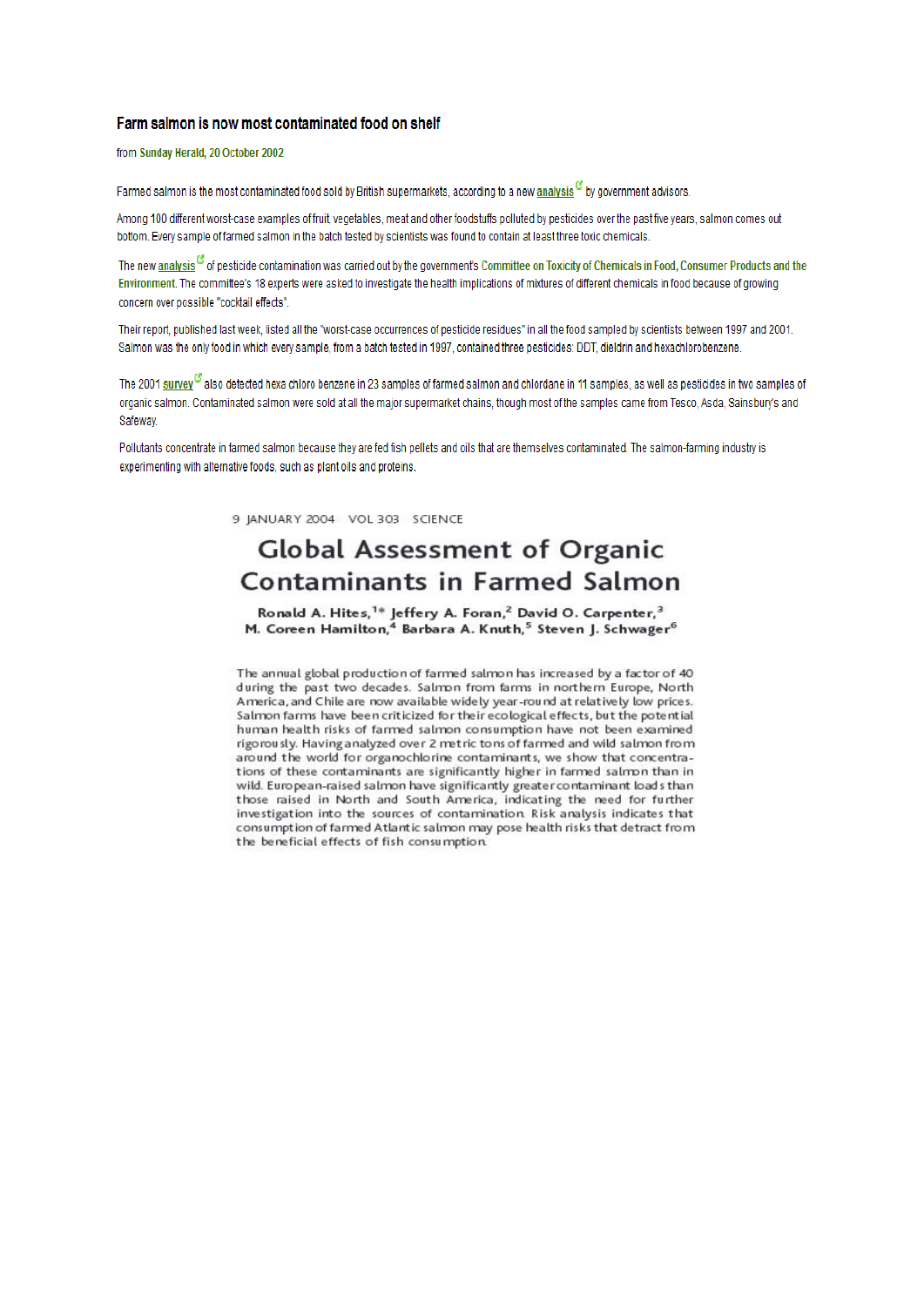

Available online at www.sciencedirect.com



Environmental Research | (III) III-III

**Environmental** Research

www.elsevier.com/locate/envres

## Consumption advisories for salmon based on risk of cancer and noncancer health effects  $\overrightarrow{r}$

Xiaoyu Huang<sup>a</sup>, Ronald A. Hites<sup>b</sup>, Jeffery A. Foran<sup>c</sup>, Coreen Hamilton<sup>d</sup>, Barbara A. Knuth<sup>e</sup>, Steven J. Schwager<sup>f</sup>, David O. Carpenter<sup>g,\*</sup>

<sup>a</sup>Department of Biometry and Statistics, School of Public Health, University at Albany, Rensselaer, NY 12144, USA <sup>b</sup>School of Public and Environmental Affairs, Indiana University, Bloomington, IN 47405, USA <sup>c</sup>Midwest Center for Environmental Science and Public Policy, 1845 N. Farwell Avenue, Milwaukee, WI 53202, USA <sup>d</sup>AXYS Analytical Sciences Ltd, P.O. Box 2219, 2045 Mills Road, Sidney, British Columbia, Canada V8L 3S8 <sup>e</sup>Department of Natural Resources, Cornell University, Ithaca, NY 14853, USA <sup>f</sup>Department of Biological Statistics and Computational Biology, Cornell University, Ithaca, NY 14853, USA <sup>8</sup>Institute for Health and the Environment, University at Albany, Rensselaer, NY 12144, USA

Received 23 March 2005; received in revised form 17 August 2005; accepted 22 August 2005



Chemosphere

Volume 83, Issue 2, March 2011, Pages 95-103



## Carry-over of dietary organochlorine pesticides, PCDD/Fs. PCBs, and brominated flame retardants to Atlantic salmon (Salmo salar L.) fillets

Marc H.G. Bemtssen &. M., A. Maage, K. Julshamn, B.E. Oeye, A.-K. Lundebye

#### Abstract

Information on carry-over of contaminants from feed to animal food products is essential for appropriate human risk assessment of feed contaminants. The carry-over of potentially hazardous persistent organic pollutants (POPs) from feed to fillet was assessed in consumption sized Atlantic salmon (Salmo salañ. Relative carry-over (defined as the fraction of a certain dietary POP retained in the fillet) was assessed in a controlled feeding trial, which provided fillet retention of dietary organochlorine pesticides (OCPs), dioxins (PCDD/Fs), polychlorinated biphenyls (PCBs), and brominated flame retardants (BFRs). Highest retention was found for OCPs, BFRs and PCBs (31-58%), and the lowest retentions were observed for PCDD/Fs congeners (10-34%). National monitoring data on commercial fish feed and farmed Atlantic salmon on the Norwegian market were used to provide commercially relevant feed-to-fillet transfer factors (calculated as fillet POP level divided by feed POP level), which ranged from 0.4 to 0.5, which is a factor 5-10 times higher than reported for terrestrial meat products. For the OCP with one of the highest relative carry-over, toxaphene, uptake and elimination kinetics were established. Model simulations that are based on the uptake and elimination kinetics gave predicted levels that were in agreement with the measured values. Application of the model to the current EU upper limit for toxaphene in feed (50 µg kg-1) gave maximum fillet levels of 22 µg kg-1, which exceeds the estimated permissible level (21 µg kg-1) for toxaphene in fish food samples in Norway.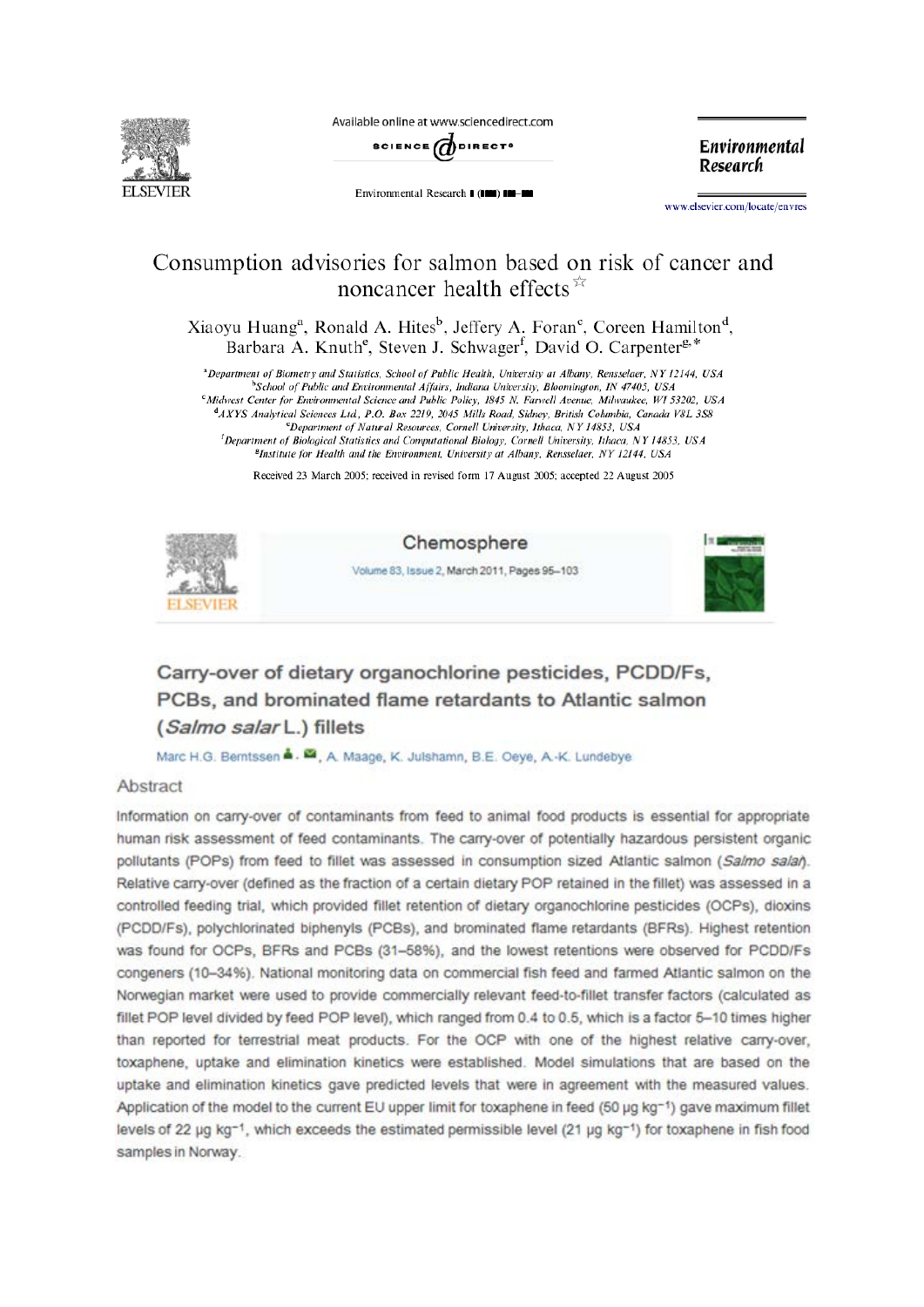The graph below reveals the extent of the problem with toxins in farmed salmon. The European Union permits exceptional levels of toxins in farmed salmon. 41.6 picograms of toxins per gram of fat allowed in farmed salmon is 7 - 32 times more than allowed in other comparable foods. When we eat chicken, pork or beef, the serving-size is similar to a meal of salmon. It is not that we only eat a teaspoon of salmon per meal. Graphs like this illustrate the importance of educating ourselves about the foods we buy in restaurants and markets<sup>13</sup>, so we can decide on the risks we want to take. We do this increasingly as we look for organic and non-GMO foods for our families.